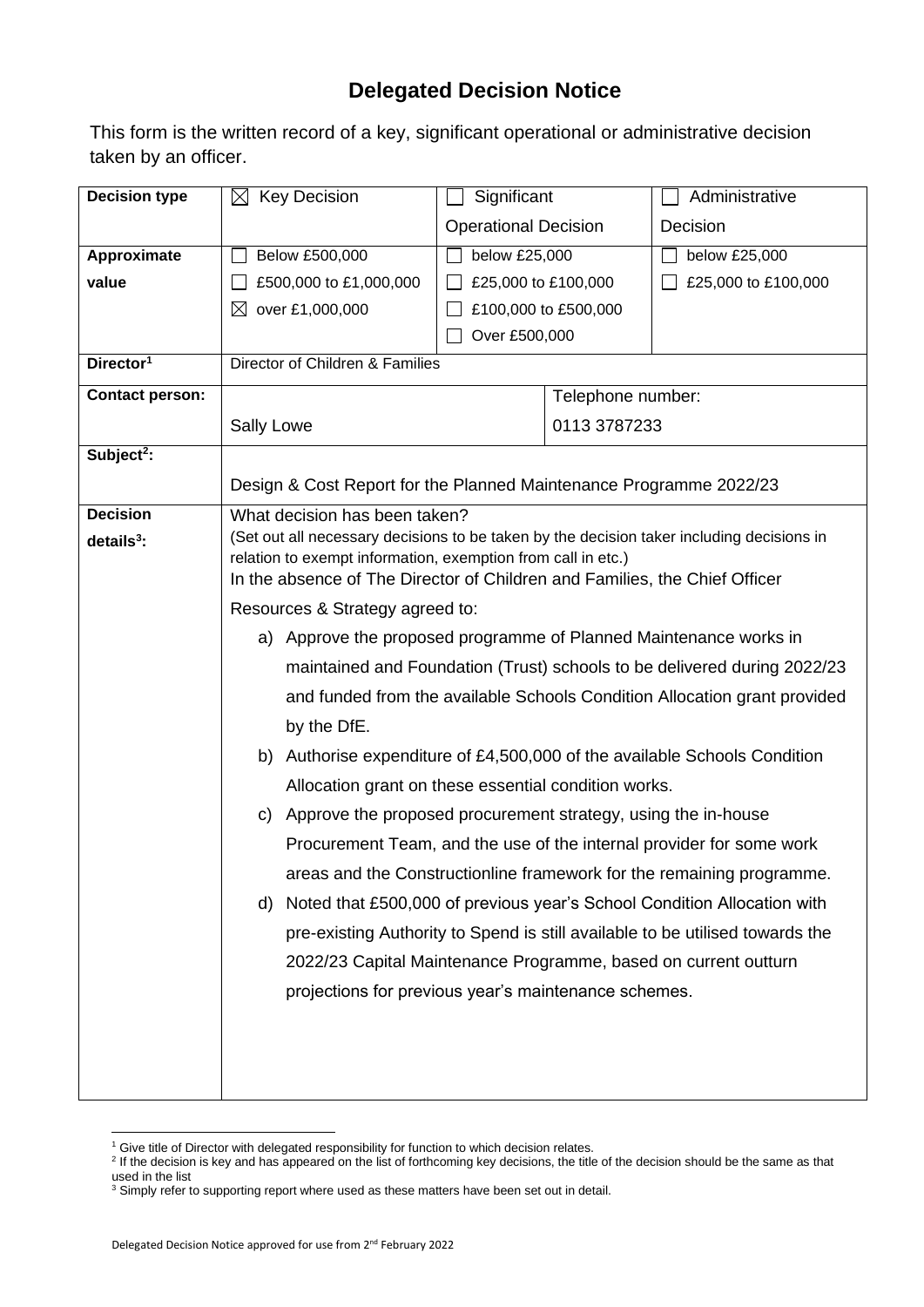|                           | A brief statement of the reasons for the decision<br>(Include any significant financial, procurement, legal or equalities implications, having<br>consulted with Finance, PACS, Legal, HR and Equality colleagues as appropriate) |  |  |  |  |  |
|---------------------------|-----------------------------------------------------------------------------------------------------------------------------------------------------------------------------------------------------------------------------------|--|--|--|--|--|
|                           | To meet statutory duties in relation to the maintenance of school buildings, utilising                                                                                                                                            |  |  |  |  |  |
|                           | the School Condition Allocation granted by the Department for Education.                                                                                                                                                          |  |  |  |  |  |
|                           | Brief details of any alternative options considered and rejected by the decision<br>maker at the time of making the decision                                                                                                      |  |  |  |  |  |
|                           | None                                                                                                                                                                                                                              |  |  |  |  |  |
|                           |                                                                                                                                                                                                                                   |  |  |  |  |  |
| <b>Affected wards:</b>    | Various                                                                                                                                                                                                                           |  |  |  |  |  |
| <b>Details of</b>         | <b>Executive Member</b>                                                                                                                                                                                                           |  |  |  |  |  |
| consultation              | Cllr Pryor briefed on the Key Decision                                                                                                                                                                                            |  |  |  |  |  |
| undertaken <sup>4</sup> : | 21/03/2022                                                                                                                                                                                                                        |  |  |  |  |  |
|                           | <b>Ward Councillors</b>                                                                                                                                                                                                           |  |  |  |  |  |
|                           |                                                                                                                                                                                                                                   |  |  |  |  |  |
|                           | Chief Digital and Information Officer <sup>5</sup>                                                                                                                                                                                |  |  |  |  |  |
|                           | Chief Asset Management and Regeneration Officer <sup>6</sup>                                                                                                                                                                      |  |  |  |  |  |
|                           |                                                                                                                                                                                                                                   |  |  |  |  |  |
|                           | <b>Others</b>                                                                                                                                                                                                                     |  |  |  |  |  |
| Implementation            |                                                                                                                                                                                                                                   |  |  |  |  |  |
|                           | Officer accountable, and proposed timescales for implementation                                                                                                                                                                   |  |  |  |  |  |
|                           | <b>Head of Learning Systems</b>                                                                                                                                                                                                   |  |  |  |  |  |
|                           | May 2022                                                                                                                                                                                                                          |  |  |  |  |  |
| List of                   | Date Added to List:-<br>22/03/2022                                                                                                                                                                                                |  |  |  |  |  |

<sup>4</sup> Include details of any interest disclosed by an elected Member on consultation and the date of any relevant dispensation given.

<sup>&</sup>lt;sup>5</sup> See Officer Delegation Scheme (Executive Functions) CDIO must be consulted in relation to all matters relating to the Council's use of digital technology

<sup>&</sup>lt;sup>6</sup> See Officer Delegation Scheme (Executive Functions) CAMRO must be consulted in relation to all matters relating to the Council's land and buildings.